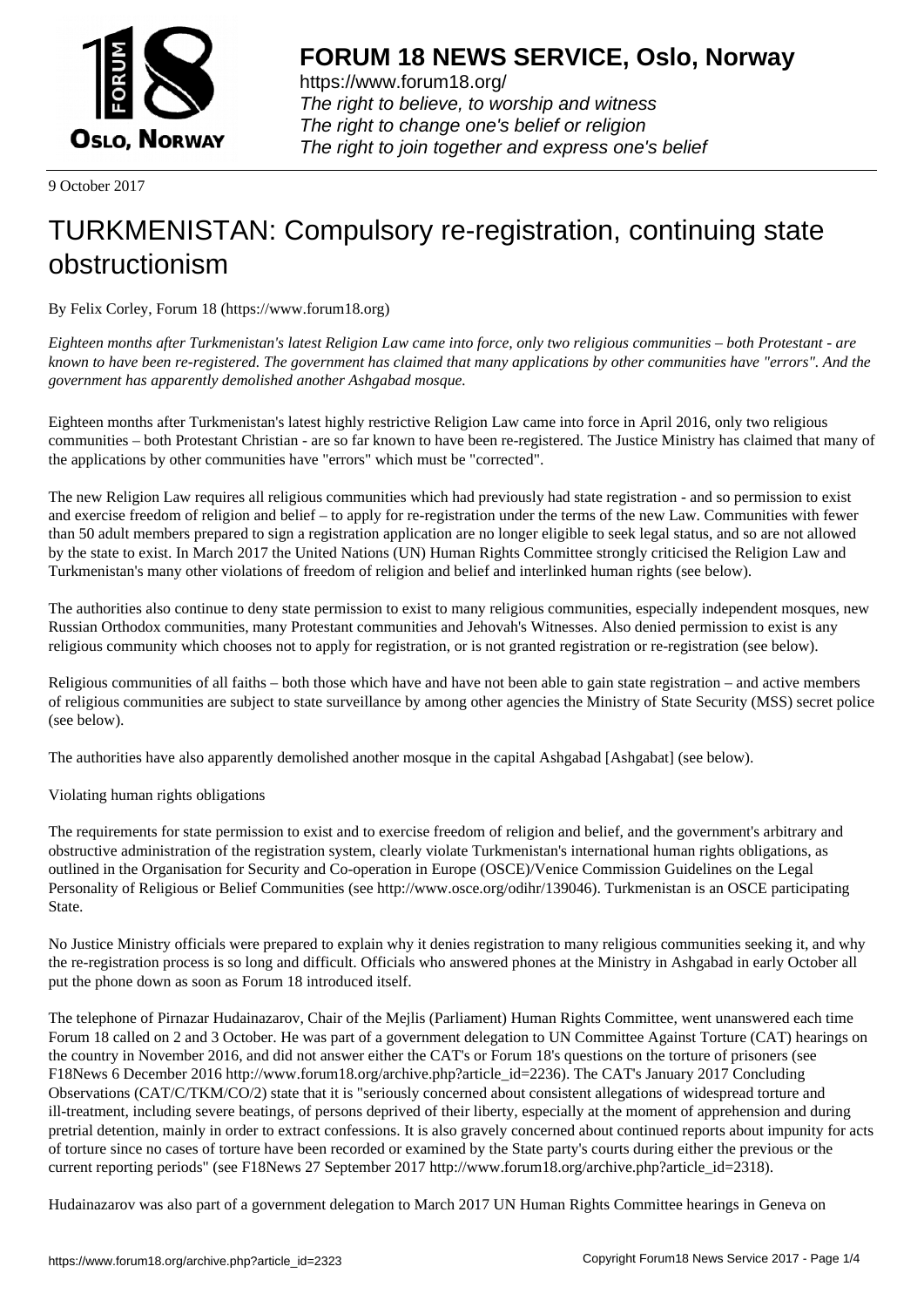the country's record, noting that it "retains undue restrictions on freedom of religious belief, such as the mandatory registration of religious organizations and obstacles to registration, and restrictions on religious education and importation and distribution of religious literature. It is also concerned about the reported denial of registration of religious minority communities, raids and confiscation of religious literature and intimidation, arrests and imprisonment of members of religious communities" (see F18News 3 October 2017 http://www.forum18.org/archive.php?article\_id=2320).

Officials of the presidential National Institute for Democracy and Human Rights in Ashgabad refused to put Forum 18 through on 5 October to its Director, Begench Chariyev. This institution does not comply with the UN's Paris Principles on the independence of such national human rights bodies from government.

## Continuing mosque demolitions

Figures claimed by the government for for Muslim communities are impossible to verify independently. The authorities have demolished many mosques in recent years, but may still be including the communities whose place of worship has been forcibly demolished in the figures. Ashgabad had 14 mosques in the early 2000s, but the authorities have been forcibly demolishing them without compensation since then. The eighth of 14 mosques was demolished as the Religion Law came into force in April 2016. The Aksa Mosque – which could accommodate about 100 worshippers - was built in the early 1990s with donations from local Sunni Muslims (see F18News 14 April 2016 http://www.forum18.org/archive.php?article\_id=2168). Since that demolition the authorities have demolished another mosque, an Ashgabad resident who wished to remain anonymous for fear of state reprisals told Forum 18 on 4 October 2017.

How many registered communities, and do they exist?

A total of 131 religious organisations had state registration, Gylychmyrat Hallyyev, the then Director of the presidential National Institute for Democracy and Human Rights, claimed to the UN Human Rights Committee hearings on 9 March 2017. Of these 107 were Muslim (102 Sunni and 5 Shia), 13 of the Russian Orthodox Church and 11 others.

Hallyyev did not mention of the compulsory re-registration of religious communities mandated by the 2016 Religion Law.

Of the claimed registered 13 Russian Orthodox organisations, 12 are functioning parishes. However, the 13th, which no longer functions, was the administration for the country when the Orthodox Church there was subject to the then Central Asian diocese in Tashkent. Under pressure from the government, the Church took its parishes in Turkmenistan away from the jurisdiction of Tashkent in 2007 and put them under the direct jurisdiction of the Patriarch in Moscow (see F18News 19 October 2007 http://www.forum18.org/Archive.php?article\_id=1037). The Russian Orthodox Church would like to create a separate diocese with a resident bishop in Turkmenistan, as it has in each of the other Central Asian countries. However, Turkmenistan's government is blocking this (see F18News 30 November 2016 http://www.forum18.org/archive.php?article\_id=2234). The Russian Orthodox Church would also like to open new parishes in other places where it has no church, one Orthodox who wished to remain anonymous for fear of state reprisals told Forum 18. "But we need to consult the Justice Ministry about this once we get re-registration for the existing parishes".

The 11 non-Muslim and non-Russian Orthodox communities previously registered were: Baha'i, Hare Krishna, Catholic, Baptist, Pentecostal, Greater Grace Protestant, Seventh-day Adventist, Church of Christ and New Apostolic communities in Ashgabad, one Word of Life community in Turkmenabad and one Pentecostal community in Dashoguz (see Forum 18's Turkmenistan religious freedom survey http://forum18.org/archive.php?article\_id=2244).

Many others - including Protestant communities, independent mosques and Jehovah's Witnesses – have been consistently refused registration over many years. Many of these function without state registration. Anyone participating in their activity risks punishment for exercising freedom of religion or belief (see Forum 18's Turkmenistan religious freedom survey http://forum18.org/archive.php?article\_id=2244).

The Justice Ministry has repeatedly rejected Jehovah's Witnesses' registration applications. "The lack of legal registration puts Jehovah's Witnesses at risk," Jehovah's Witnesses point out, given that all exercise of freedom of religion or belief without state registration is illegal and punishable (see Forum 18's Turkmenistan religious freedom survey http://forum18.org/archive.php?article\_id=2244). Their attempts to meet officials of the government's Commission for Work with Religious Organisations have been unsuccessful.

Compulsory re-registration, state-imposed model statute

Article 34, Part 3 of the 2016 Religion Law requires existing registered religious communities to bring their statutes into line with the Law. The Law also states that any part of the existing statutes that conflict with the new Law no longer apply. It is the authorities who decide whether or not there is a conflict with the new Law. As any changes to religious organisations' statutes must be approved and registered by the Justice Ministry, this has the effect of requiring every religious community which previously had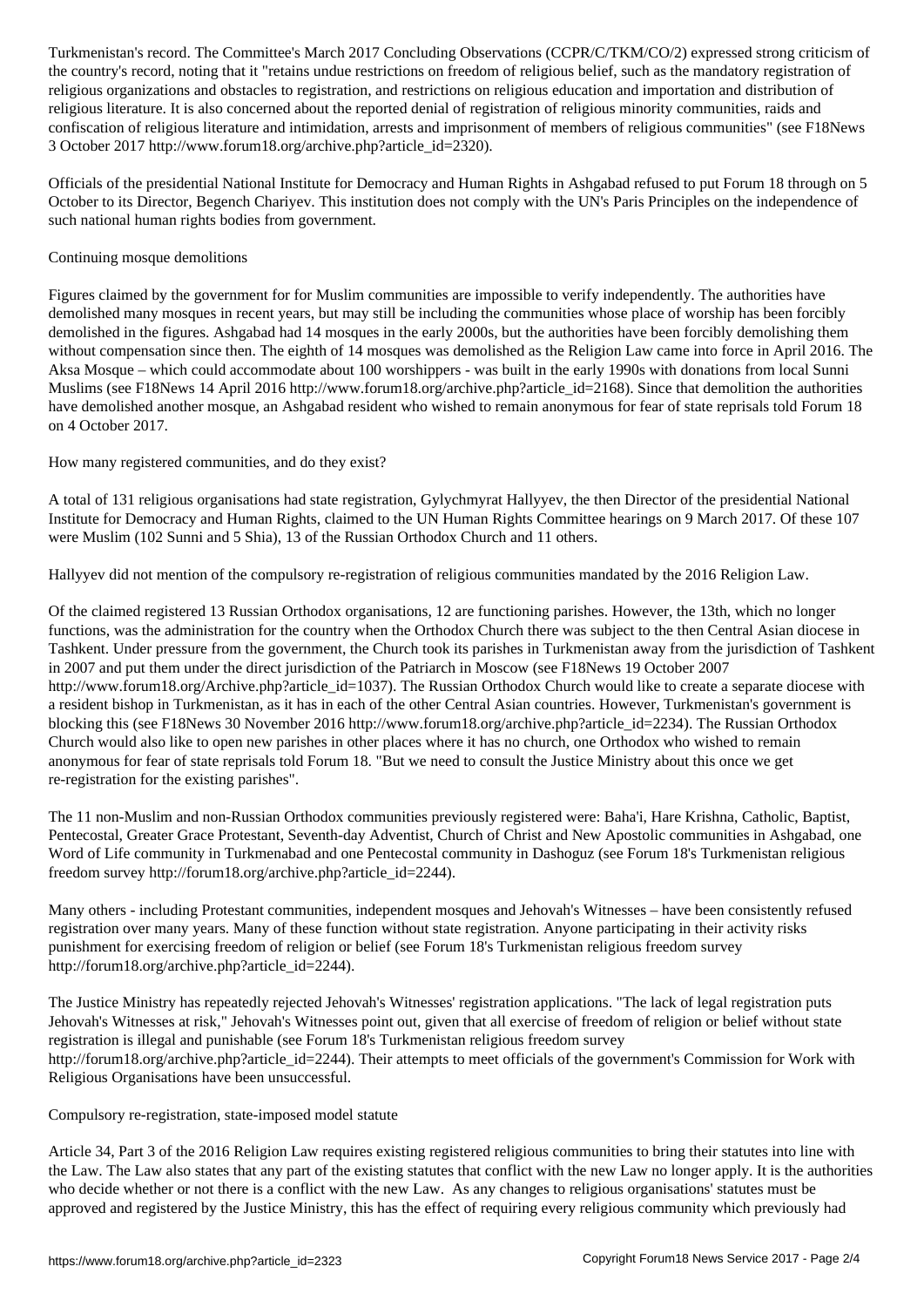Justice Ministry officials told religious communities that it would produce a model statute that all communities would have to follow. Although the new Law came into force in April 2016, it was only in about November 2016 that the Justice Ministry began asking religious communities to prepare re-registration applications, community members told Forum 18.

The 2016 Law also abolished the previously-existing category of "religious group", which required (in theory) only five adult citizen founders to apply to register. Under Article 13 of the new Law, at least 50 adult citizens currently resident in Turkmenistan are needed to found a religious organisation and apply to register it with the Justice Ministry (see Forum 18's Turkmenistan religious freedom survey http://forum18.org/archive.php?article\_id=2244).

Officials use registration applications to impose extra-legal requirements, such as a compulsory unwritten requirement to collaborate with the MSS secret police (see Forum 18's Turkmenistan religious freedom survey http://forum18.org/archive.php?article\_id=2244).

## "Errors"

A variety of religious communities began lodging re-registration applications with the Justice Ministry in early 2017. However, 18 months after the new Religion Law came into force in April 2016, few communities are known to have gained the compulsory re-registration.

Only the Pentecostal communities in Ashgabad and in Dashoguz are known to have received re-registration so far, Protestants told Forum 18 from Ashgabad.

Forum 18 has not been able to ascertain whether the Justice Ministry has allowed any of the government-controlled Muslim communities to re-register. These communities are under complete state control (see Forum 18's Turkmenistan religious freedom survey http://forum18.org/archive.php?article\_id=2244).

The Russian Orthodox Church lodged applications for its 12 parishes. "The Justice Ministry pointed to some mistakes," one Orthodox who wished to remain anonymous for fear of state reprisals told Forum 18 on 4 October. "We corrected these. We most recently resubmitted the applications in September. We are still waiting."

A Catholic who wished to remain anonymous for fear of state reprisals told Forum 18 on 29 September that the community is still awaiting re-registration from the Justice Ministry. Other communities that had registration similarly told Forum 18 that they too are still waiting after having to correct alleged "errors" in their applications.

Commission to decide who does and does not get re-registration

On 20 December 2016, state officials held a meeting in Ashgabad with representatives of religious communities, both registered and unregistered, the first such meeting for 10 years. Among those present were Muslims, Russian Orthodox, Protestants and Jehovah's Witnesses.

The meeting was led by Deputy Foreign Minister Vepa Hajiyev, although officials of the Justice Ministry, the presidential National Institute for Democracy and Human Rights, and the government's Commission for Work with Religious Organisations were present. Hajiyev is thought to be a member of the government commission working with the Justice Ministry to decide if a religious community will get re-registration or not.

"The Muslim and Russian Orthodox representatives were silent," one participant who wished to remain anonymous for fear of state reprisals told Forum 18. "Only members of the other communities spoke up. Officials listened and made various promises."

## Surveillance

Religious communities and individuals active in them remain under close surveillance by the MSS secret police, the ordinary police and other state agencies. Such surveillance takes place at places of worship and as individuals go about their daily lives (see Forum 18's Turkmenistan religious freedom survey http://www.forum18.org/archive.php?article\_id=2244).

In one typical complaint, a Muslim from Ashgabad who wished to remain anonymous for fear of state reprisals complained in 2016 that unknown individuals observe people at prayer in the mosque. Those conducting the surveillance come up to those who have been worshipping asking why they pray for so long. They then warn them of unspecified consequences if they continue to do so.

The MSS secret police often summon individuals active in religious communities. "They put nothing in writing," a Protestant from Ashgabad who wished to remain anonymous for fear of state reprisals told Forum 18. "They just summon you by phone or pick you up in a car." MSS secret police officers sometimes record interviews on camera. They often seek compromising information they